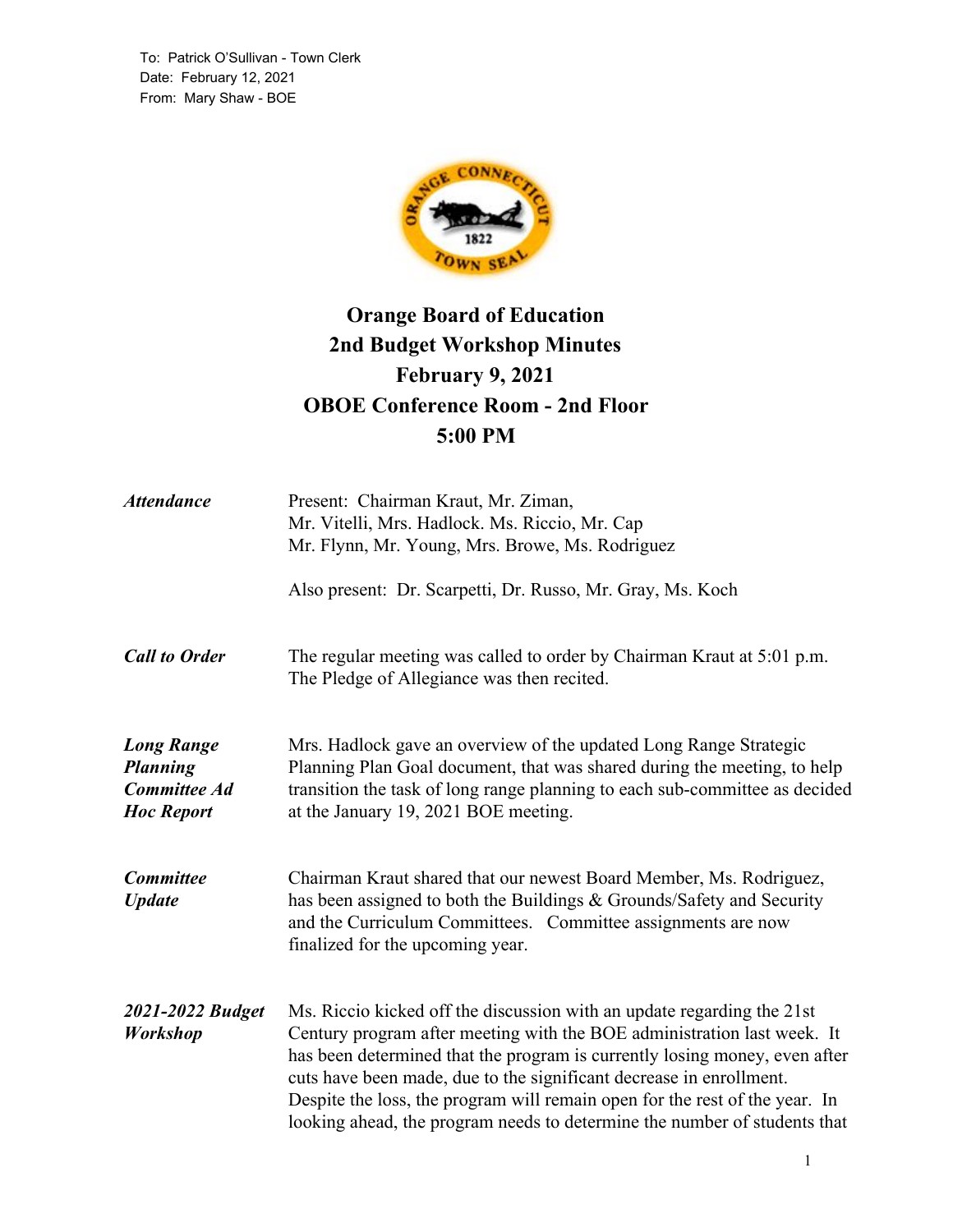are needed in order to break for the program to operate going forward. 21st Century enrollment numbers were requested to be shared with the Board at future meetings.

Dr. Scarpetti opened the discussion by continuing where they last left off at the Budget Workshop in January. This included enrollment numbers and the class sections which focused on THS Grade 4 and RBS Grades 1 & 3. He stated the requested increase to the budget from last year is 4.38%.

At this point in the meeting, Chairman Kraut asked Ms. Rodriquez to speak about her knowledge as a former principal for New Haven Public Schools on capping classroom size.

Dr. Scarpetti informed the Board since their last meeting Orange will receive funds from the ESSER II grant. Some of the funds from this grant will address COVID relat PPE and support the Technology department.

Items that are not included in the proposed budget are additional Teachers, Upgrades to School Kitchens, Retired Police Officers, Air Conditioning and Busses.

## **Retired Police Officer vs. Security Monitors**

Mr. Gray presented the cost analysis on Security Monitors currently employed versus hiring Retired Police Officers. This was a preliminary analysis and further information will need to be collected. Chairman Kraut asked to have a place holder in the budget for the Security Monitors and referred the idea of hiring Retired Police Officers to the Building & Grounds/Security and Safety Committee for further discussion.

*Chairman Kraut called a 10 minute recess at 6:35 PM.*

#### **Air Conditioning**

Mr. Gray presented the estimated cost of 3.9 million for the installation of air conditioning to all four schools. He based the figures on a feasibility study done in March 2018 and added 10% increase for industry costs. This estimate does not include any of the electrical work required. Board members Charles Flynn and Christian Young spoke about the need for air conditioning in our schools especially now that the importance of air quality has been a focus since the onset of the pandemic. A lengthy discussion ensued touching upon the age of our buildings, astronomical cost of such a project and some Board members feeling strongly that something like this should not be part of our operating budget. Chairman Kraut asked Mr. Gray to look into any type of temporary units that can be brought into our schools to help cool these buildings, especially in gyms, during the warmer months. In conclusion, Chairman Kraut stated that he will reach out to First Selectman Zeoli to discuss the importance of this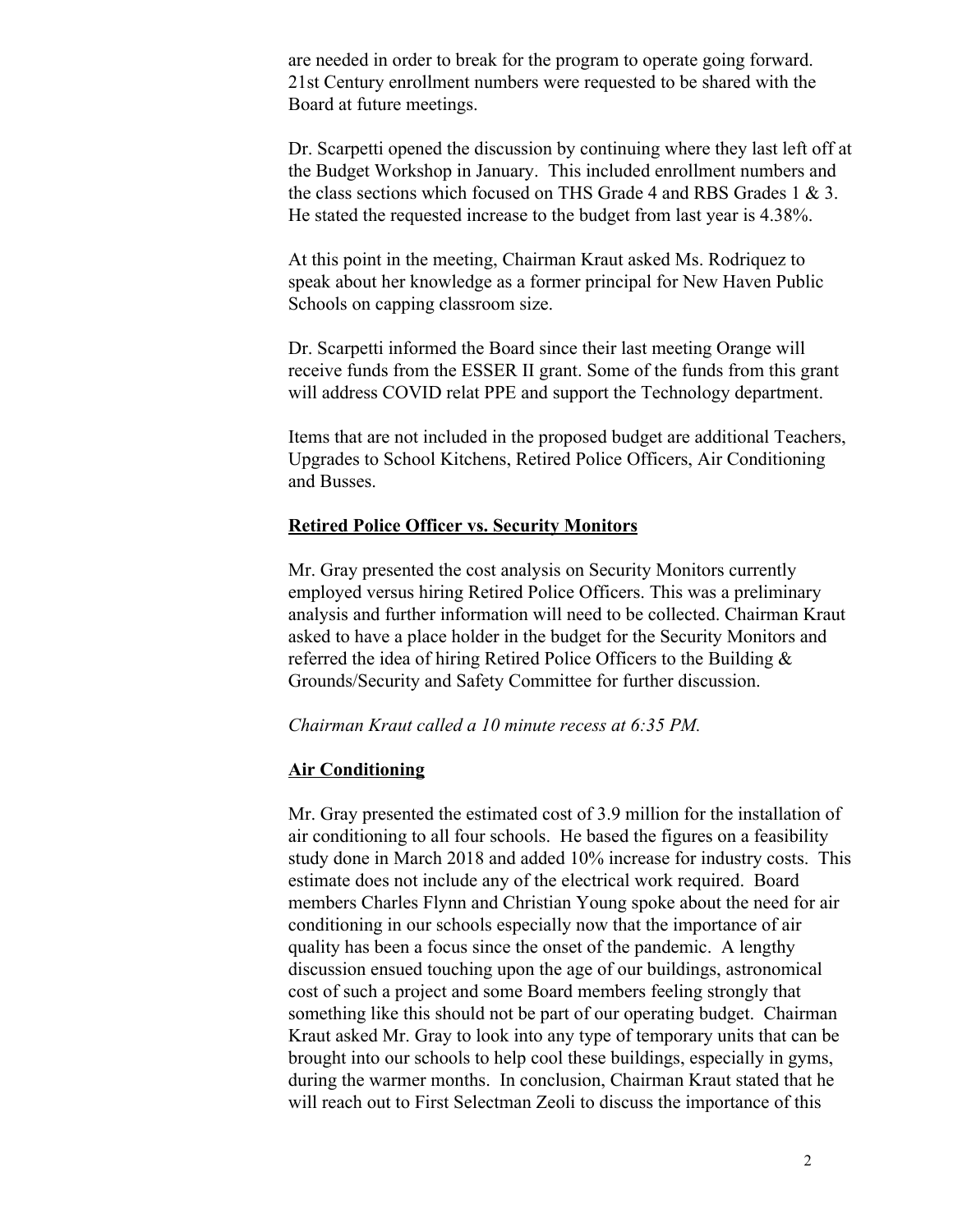issue and will bring the topic back to the Board as an agenda item at a future BOE Meeting.

## **Busses/Transportation**

At a previous BOE meeting, there was discussion regarding the time length of the bus routes since it was part of a policy that was on the agenda for a 2nd read. Mr. Gray presented the costs of our contracted bus services for 2021-2022 if the Board considered adding driver(s) to make the routes shorter in length of time. Discussion ensued. Chairman Kraut suggested that we monitor the bus routes and invite bus drivers to be a part of a meeting at the end of September 2021 and again in January 2022 to see how the routes are going. Personnel/Policy/Transportation sub committee would be involved as well.

## **Insurance**

The increased cost of insurance hit the budget hard last year. Board members have expressed concern on the matter especially since we are self-insured. The idea of going to a State plan was discussed but for many reasons the Town is not interested in switching. Ms. Riccio also recommended reaching out to ACES to gain information on their Health Insurance Collaborative. Dr. Scarpetti informed the Board the health consultant has been contacted to do an analysis. This would be looked into further by the BOE administration.

Dr. Scarpetti wrapped up the budget discussion by sharing that he had a conversation today with John Ciferelli, Finance Director for the Town of Orange. Mr. Cifarelli was looking for a status on our budget as a placeholder. Dr. Scarpetti shared that the BOE budget is looking at 4.38% increase at this time.

## **Motion on 2021-2022 Budget**

Ms. Riccio *made a motion* to approve the FY 2021-2022 budget not to exceed 4.38%. Mr. Ziman *seconded the motion*. Discussion took place. Mr. Flynn *amended Ms. Riccio's motion* to include HVAC improvements at Turkey Hill School and Race Brook School for \$1,7826,300 along with the Superintendent's proposed budget. Mr. Young *seconded the amended motion* made by Mr. Flynn. Discussion took place. Board members stated that these types of improvements should not be part of the BOE budget. Mr. Flynn reiterated that he believes it is right to act on pursuing these improvements at this time. The motion failed 2/8/0. Mr. Flynn and Mr. Young voted aye, Mr. Kraut, Mr. Cap, Mr. Ziman, Mr. Vitelli, Ms. Riccio, Ms. Rodriguez, Mrs. Hadlock and Mrs. Browe voted nay. Ms. Riccio *made a motion* to approve the FY 2021-2022 budget not to exceed 4.38%. Mr. Ziman *seconded the motion*. Unanimous passed.